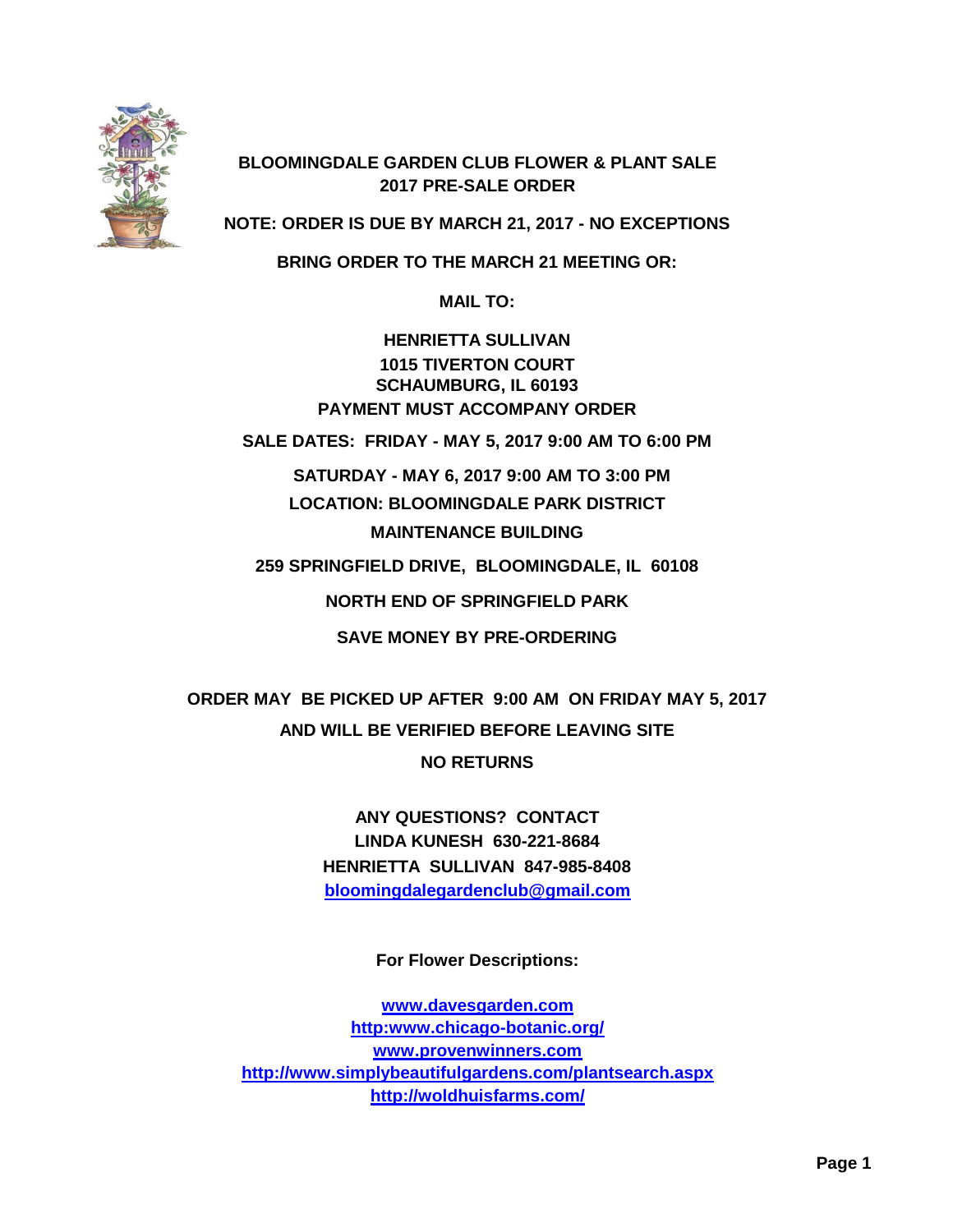## **BLOOMINGDALE GARDEN CLUB FLOWER & PLANT SALE 2017 PRE-SALE ORDER FORM ORDER SUMMARY**

| <b>NAME:</b>                                    |                         |          |                       |                             |              |
|-------------------------------------------------|-------------------------|----------|-----------------------|-----------------------------|--------------|
| <b>ADDRESS:</b>                                 |                         |          |                       |                             |              |
| <b>PHONE NUMBER:</b><br>Home:                   |                         |          | Cell:                 |                             |              |
| <b>E-Mail Address:</b>                          |                         |          |                       |                             |              |
|                                                 |                         |          |                       |                             |              |
| Item                                            | Page                    | Quantity | <b>Pre-Sale Price</b> | Day of Sale<br><b>Price</b> | <b>Total</b> |
| <b>Full Flats</b>                               | 3                       |          | \$13.50               | \$14.50                     |              |
| <b>Half Flats</b>                               | $\mathbf{3}$            |          | \$6.75                | \$7.25                      |              |
| 10 Inch Hanging Baskets                         | $\overline{\mathbf{4}}$ |          | \$13.50               | \$14.50                     |              |
| 4 Inch Plants                                   | 5&6                     |          | \$4.00                | \$4.50                      |              |
| 3 % Inch Seed Geraniums                         | $\overline{7}$          |          | \$1.50                | \$1.75                      |              |
| <b>6 Inch Specialty Plants</b>                  | $\overline{7}$          |          | \$7.00                | \$8.00                      |              |
| <b>Grasses</b>                                  | $\overline{7}$          |          | \$7.00                | \$8.00                      |              |
| <b>One Gallon Tropicals</b>                     | $\overline{7}$          |          | \$7.00                | \$8.00                      |              |
| <b>Baby and King Tuts</b>                       | $\overline{7}$          |          | \$8.00                | \$10.00                     |              |
| 31/2 Inch Accessory Plants                      | $\overline{7}$          |          | \$1.50                | \$1.75                      |              |
| Herbs 4 % Inch Plants                           | $\overline{7}$          |          | \$2.50                | \$2.75                      |              |
| Herbs 3 % inch Plants                           | $\overline{7}$          |          | \$2.00                | \$2.00                      |              |
| <b>Vegetables 4 Pack</b>                        | 8                       |          | \$1.25                | \$1.50                      |              |
| Vegetables 3 % inch Plants                      | 8                       |          | \$2.00                | \$2.00                      |              |
| <b>Wave Petunias -</b><br><b>Full Tray Only</b> | 8                       |          | \$24.00               | <b>Pre-Order Only</b>       |              |
| <b>Gift Certificates (Any</b><br>Denomination)  |                         |          |                       |                             |              |
| Total                                           |                         |          |                       |                             |              |

**PLEASE MAKE A COPY OF YOUR ORDER**

**For Club use only: Payment Received: Form Of Payment:**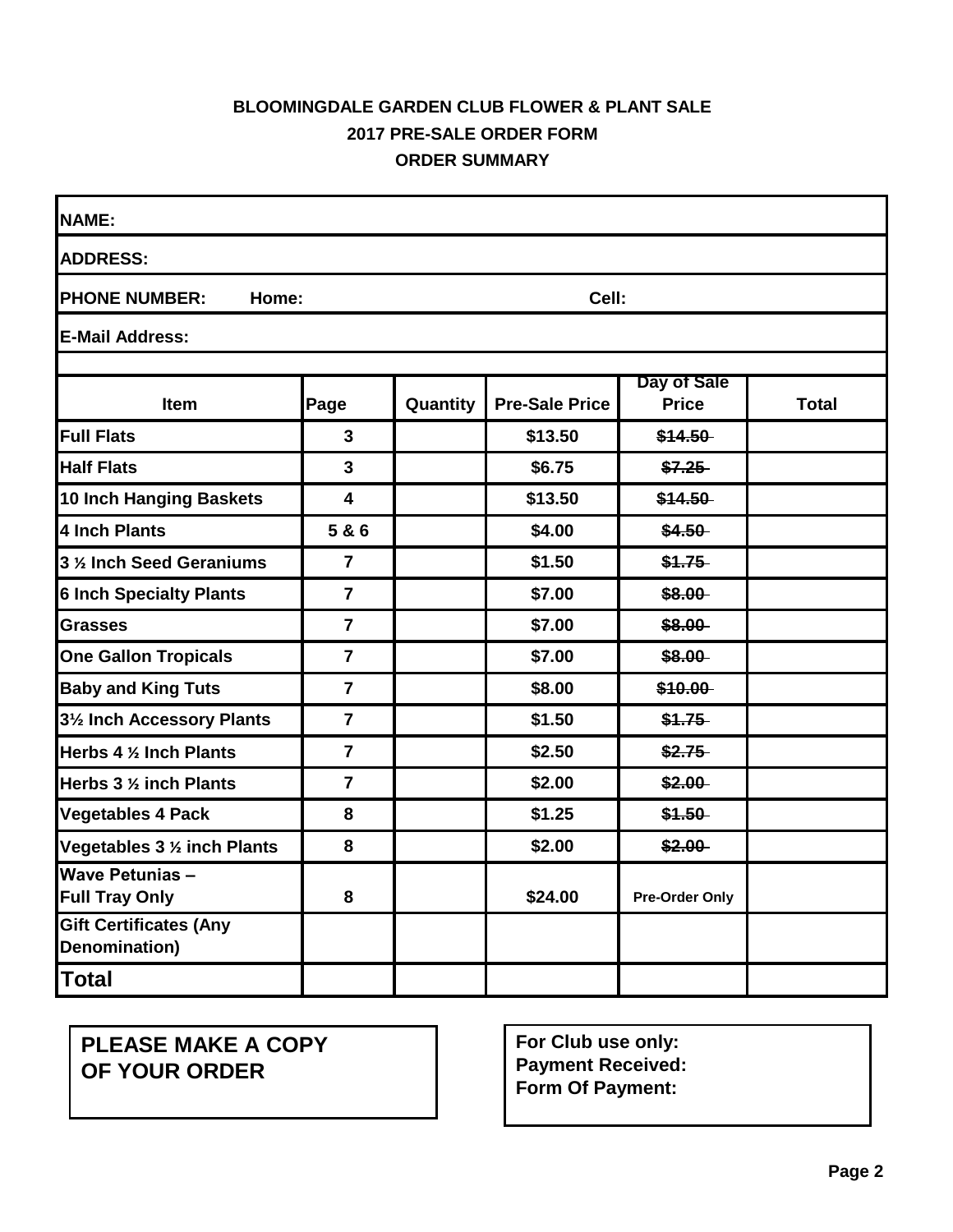**Flats of 48 Flowers 13.50 FULL FLATS**

Name:\_\_\_\_\_\_\_\_\_\_\_\_\_\_\_\_\_\_\_\_\_\_\_\_\_\_\_\_\_\_\_\_\_\_\_\_\_\_\_\_\_

**6.75 HALF FLATS SOLD IN HALF FLATS OR FULL FLATS ONLY**

| O | <b>Dusty Miller</b>                                            |
|---|----------------------------------------------------------------|
|   | <b>Silver Dust</b>                                             |
|   |                                                                |
|   | <b>Flowering Kale</b>                                          |
|   | Nagoya Mix                                                     |
|   |                                                                |
|   | Gazania                                                        |
|   | New Day Mix                                                    |
|   |                                                                |
|   | <b>Impatiens Dazzler</b>                                       |
| O | Lilac splash                                                   |
|   | Salmon                                                         |
|   | Orange                                                         |
|   |                                                                |
|   | <b>Impatiens Impreza</b>                                       |
|   | <b>Cherry Splash</b>                                           |
|   | Passion Mix                                                    |
|   | Red                                                            |
|   | Rose                                                           |
|   | White                                                          |
|   |                                                                |
|   | Lobelia                                                        |
|   | Riveria Midnight Blue                                          |
|   |                                                                |
|   | <b>Marigold</b>                                                |
|   | Janie Flame                                                    |
|   | Safari Tangerine                                               |
|   | Safari Yellow                                                  |
|   |                                                                |
| D | <b>Mimulus (Monkey Flower)</b>                                 |
|   | Magic Mix                                                      |
|   |                                                                |
| O | <b>Nicotiana</b>                                               |
|   | Saratoga Mix                                                   |
|   |                                                                |
|   | $\mathbf{\circ}\,\mathbf{o}$<br>O<br>O<br>00<br>$\bullet$<br>O |

| Ageratum                       | $\bullet$<br>O             | <b>Dusty Miller</b>              | O | <b>Petunia Madness</b>           |
|--------------------------------|----------------------------|----------------------------------|---|----------------------------------|
| Hawaii Blue                    |                            | <b>Silver Dust</b>               |   | Double Burgundy                  |
|                                |                            |                                  |   | Double Blue                      |
| <b>Alyssum</b>                 | $\mathbf{o} \, \mathbf{o}$ | <b>Flowering Kale</b>            | O | Double Mix                       |
| <b>Clear Crystals White</b>    |                            | Nagoya Mix                       |   | Double Red & White               |
| <b>Crystals Purple</b>         |                            |                                  |   | Double Rose                      |
|                                |                            | Gazania                          | O |                                  |
| Aster                          | O                          | New Day Mix                      |   | <b>Petunia Pretty Flora</b>      |
| <b>Milady Mix</b>              |                            |                                  |   | Flag Mix                         |
|                                |                            | <b>Impatiens Dazzler</b>         |   |                                  |
| <b>Begonia Green Leaf</b>      | $\bullet$ o                | Lilac splash                     |   | <b>Petunia Pretty Grand</b>      |
| Bada Bing Pink                 |                            | Salmon                           |   | Coral                            |
| <b>Bada Bing Scarlet</b>       |                            | Orange                           |   |                                  |
| <b>Bada Bing White</b>         |                            |                                  |   | Salvia Splendens                 |
|                                |                            | <b>Impatiens Impreza</b>         |   | Vista Purple                     |
| <b>Begonia Red Leaf</b>        | 00                         | <b>Cherry Splash</b>             |   | Vista White                      |
| Bada Boom Pink                 |                            | Passion Mix                      |   |                                  |
| <b>Bada Boom Scarlet</b>       |                            | Red                              |   | Salvia Farenecea                 |
|                                |                            | Rose                             |   | Victoria Blue                    |
| Celosia                        | O                          | White                            |   |                                  |
| Castle Mix (Plume)             |                            |                                  |   | Salvia Coccinea                  |
|                                |                            | Lobelia                          | O | Summer Jewel Red                 |
| <b>Coleus</b>                  | ÐО                         | Riveria Midnight Blue            |   |                                  |
| <b>Black Dragon</b>            |                            |                                  |   | Snapdragon                       |
| <b>Wizard Mix</b>              |                            | <b>Marigold</b>                  | O | <b>Liberty Classic Crimson</b>   |
|                                |                            | Janie Flame                      |   | <b>Liberty Classic Rose Pink</b> |
| Cosmos                         | O                          | Safari Tangerine                 |   | <b>Liberty Classic Yellow</b>    |
| Sonata Mix                     |                            | Safari Yellow                    |   | Rocket Mix                       |
|                                |                            |                                  |   |                                  |
| <b>Dahlia</b>                  | O                          | <b>Mimulus (Monkey Flower)</b>   | O | Vinca Pacifica xp                |
| Figaro Mix                     |                            | Magic Mix                        |   | Mix                              |
|                                |                            |                                  |   |                                  |
| <b>Dianthus</b>                | O                          | Nicotiana                        | 0 | Zinnia                           |
| <b>Floral Lace Mix</b>         |                            | Saratoga Mix                     |   | Profusion Seven Color Mix        |
| <b>Super Parfait Raspberry</b> |                            |                                  |   |                                  |
|                                |                            |                                  |   | <b>Total Flats</b>               |
| $\bigcirc$ Full sun            |                            | <b>Partial Sun/Partial Shade</b> |   | <b>Shade</b>                     |

**NOTE: OCCASIONALLY THE GROWER MUST SUBSTITUTE COLORS NOT ALL PLANTS WILL BE AVAILABLE FOR DAY OF SALE.**

O

O

O

O

O

O

O

O

O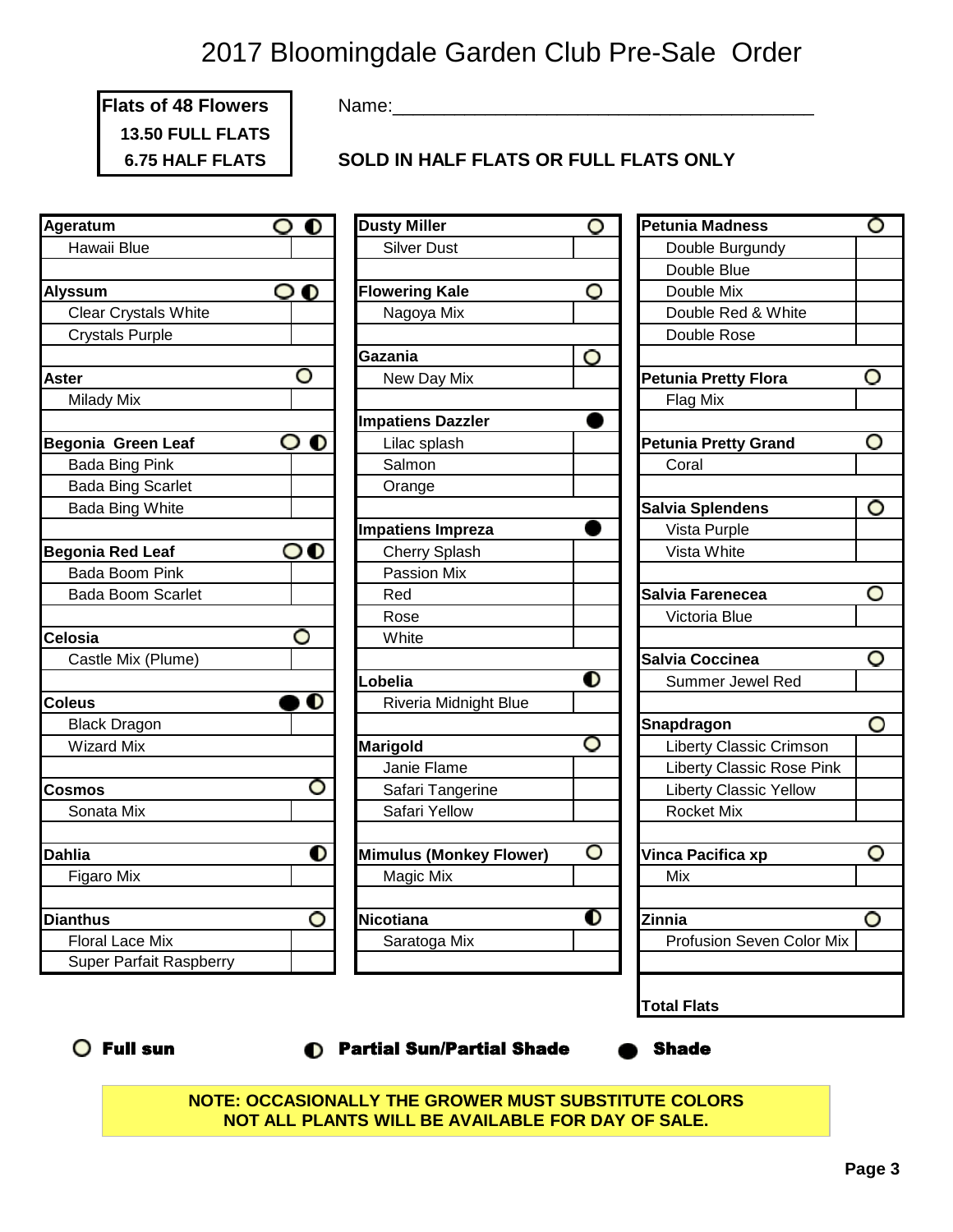| 10" Hanging Baskets<br>\$13.50          | Name:                              |                |                        |                 |
|-----------------------------------------|------------------------------------|----------------|------------------------|-----------------|
| <b>Begonia Dragon Wing</b><br>$\bullet$ | <b>Impatiens</b>                   | $\bullet$ (    | <b>Scaevola</b>        | O               |
| Pink                                    | <b>Blue Pearl</b>                  |                | Fancy (Blue)           |                 |
| Red                                     | Passion Mix                        |                | White                  |                 |
|                                         | Pink                               |                | Pink                   |                 |
| <b>Begonia NonStop</b>                  | $\mathbf 0$<br>Orange              |                |                        |                 |
| Appleblossom                            | Red                                |                | <b>Strawflower</b>     | $\bullet \circ$ |
| Orange                                  |                                    |                | Yellow                 |                 |
| Red                                     | <b>Ivy Geraniums</b>               | O              | Red                    |                 |
| Yellow                                  | <b>Burgundy</b>                    |                |                        |                 |
|                                         | Pink                               |                | Supertunia             | O               |
|                                         | Red                                |                | <b>Raspberry Blast</b> |                 |
| O<br><b>Calibrachoa (Million Bells)</b> | Rose                               |                | Royal Velvet           |                 |
| Apricot                                 |                                    |                | <b>Yellow Bush</b>     |                 |
| <b>Blue</b>                             |                                    |                | Mini Blue Veined       |                 |
| Cherry                                  | Lobelia                            | ဝ စ            | Mini Strawberry Pink   |                 |
| Coral                                   | Dark Blue                          |                |                        |                 |
|                                         |                                    |                | Thunbergia             | $\bullet \circ$ |
| O<br><b>Chenille</b>                    | <b>New Guinea Impatiens</b>        | $\mathbf 0$    | Susie Mix              |                 |
|                                         | Orange                             |                |                        |                 |
| <b>Double Impatiens</b><br>$\bullet$    | Purple                             |                | <b>Torenia</b>         | O               |
| Fiesta Bonita Burgundy                  | Red                                |                | <b>Gilded Grape</b>    |                 |
| Fiesta Bonita Cherry                    |                                    |                | Midnight Blue          |                 |
| Fiesta Bonita Pink                      | <b>Passiflora</b>                  | $\bullet$<br>O | Pink                   |                 |
| Fiesta Bonita Stardust Lavender         | Passion Vine                       |                | <b>White Linen</b>     |                 |
| Fiesta Bonita White                     |                                    |                |                        |                 |
| Fiesta Sparkler Hot Pink                | <b>Petunias - Novelty</b>          | O              | Verbena                | $\bullet$<br>O  |
|                                         | Cha-Ching Cherry                   |                | <b>Blue</b>            |                 |
| Fuchsia<br>ဝ၀                           | Limelight                          |                | Candy Cane             |                 |
| <b>Blue Eyes</b>                        |                                    |                | Peach                  |                 |
|                                         |                                    |                | Pink                   |                 |
|                                         |                                    |                | Red                    |                 |
|                                         |                                    |                | <b>Total</b>           |                 |
| <b>Full Sun</b>                         | <b>C</b> Partial Sun/Partial Shade |                | <b>Shade</b>           |                 |

**NOTE: OCCASIONALLY THE GROWER MUST SUBSTITUTE COLORS NOT ALL PLANTS WILL BE AVAILABLE FOR DAY OF SALE.**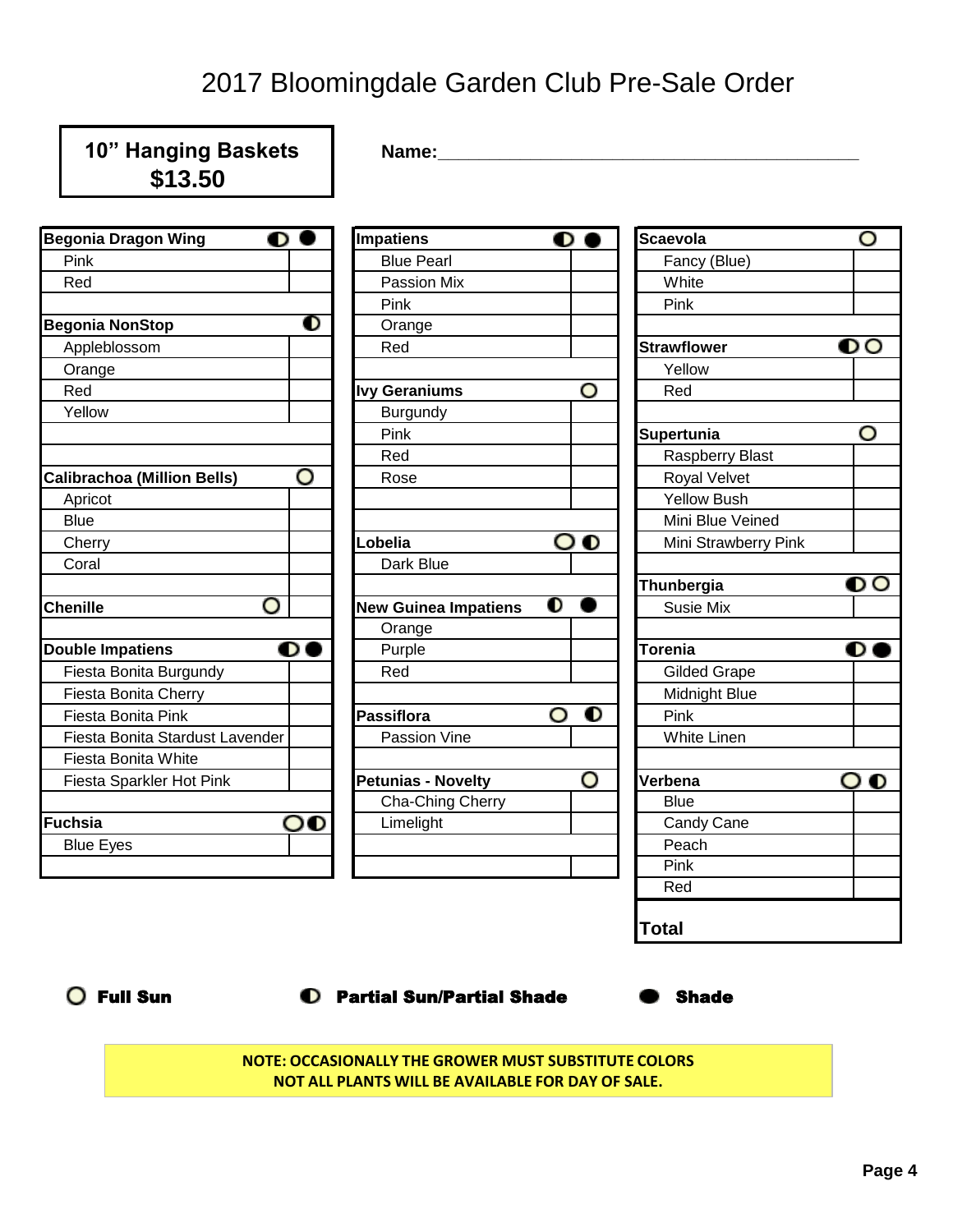## **4 Inch Annuals**

**\$4.00 each**

**Name:\_\_\_\_\_\_\_\_\_\_\_\_\_\_\_\_\_\_\_\_\_\_\_\_\_\_\_\_\_\_\_\_\_\_\_\_\_\_\_\_\_**

| <b>Amaranthus</b>                                     | PW - Calibrachoa Superbells OO<br>O                                     | <b>Impatiens Doubl</b> |
|-------------------------------------------------------|-------------------------------------------------------------------------|------------------------|
| Red Tails (Splendens)                                 | <b>Apricot Punch</b>                                                    | Fiesta Bonita          |
| Carnival                                              | <b>Blackberry Punch</b>                                                 | Fiesta Bonita          |
|                                                       | Dreamsicle                                                              | Fiesta Bonita          |
| PW - Angelonia Angelface                              | O<br><b>Frost Fire</b>                                                  | <b>Fiesta Salsa I</b>  |
| Pink                                                  | Garden Rose (Spreading)                                                 | Fiesta Stardu          |
| Wedgewood Blue                                        | Grape Punch                                                             |                        |
| White                                                 | <b>Holy Moly</b>                                                        | <b>Impatiens</b>       |
|                                                       | <b>Lemon Slice</b>                                                      | <b>Harmony New G</b>   |
| <b>Asclepias (Milkweed)</b>                           | $\mathbf{o} \circ$<br>Pomegranate Punch                                 | <b>Apricot Crean</b>   |
| <b>Silky Scarlet</b>                                  |                                                                         | Dark Violet            |
|                                                       | *Coleus                                                                 | Deep Red               |
| <b>Bacopa</b>                                         | $\mathbf{o} \mathbf{o}$<br>Alabama                                      | Orange Blaze           |
| <b>Blue</b>                                           | <b>Chaotic Rose</b>                                                     |                        |
| Pink                                                  | PW - Dipt n Wine                                                        | <b>Impatiens Sunpa</b> |
| White                                                 | Firefinger                                                              | Deep Rose              |
|                                                       | <b>PW</b> - Fishnet Stockings                                           | Lilac                  |
| <b>Begonia Dragon Wing</b>                            | <b>PW</b> - Kingswood Torch<br>$\overline{\mathbf{o}}$ $\bullet$        | Orange                 |
| Pink                                                  | Kiwi Fern                                                               |                        |
| Red                                                   | Mint Mocha                                                              | <b>Ipomea Sweet G</b>  |
|                                                       | PW - Sedona                                                             | <b>Bronze</b>          |
| <b>Begonia Whopper</b>                                | $\mathbf{O}\, \mathbf{O}$<br><b>*Light Requirements Vary by Variety</b> | Light Green            |
| Red with Bronze Leaf                                  |                                                                         |                        |
| Rose with Bronze Leaf                                 | <b>PW</b> - Euphorbia<br>O                                              | <b>Ipomea Sweet P</b>  |
|                                                       | <b>Diamond Frost</b>                                                    | <b>Blackie</b>         |
| <b>PW</b> - Begonia NonStop<br>O                      |                                                                         | TriColor               |
| Orange                                                | O<br>Guara                                                              |                        |
| Pink                                                  | Passionate Rainbow                                                      | <b>PW</b> - Lantana Ba |
| Red                                                   |                                                                         | Red                    |
| Salmon Deep                                           | O<br>Gerbera Jaguar                                                     | <b>Cherry Sunris</b>   |
| White                                                 | Deep Rose                                                               | Lemon Zest             |
| Yellow                                                | Orange Picotee                                                          | Pink                   |
|                                                       | Red                                                                     |                        |
| <b>Bells of Ireland</b><br>$\mathbf{o} \, \mathbf{o}$ | Yellow                                                                  | <b>PW</b> - Licorice   |
| <b>PW</b> - Chenille                                  |                                                                         | Icicles                |
| Firetail                                              | O                                                                       |                        |
|                                                       |                                                                         |                        |

| ranthus                                  | O                       | PW - Calibrachoa Superbells OO             |   | <b>Impatiens Double</b>        |
|------------------------------------------|-------------------------|--------------------------------------------|---|--------------------------------|
| Red Tails (Splendens)                    |                         | <b>Apricot Punch</b>                       |   | Fiesta Bonita Burgundy         |
| Carnival                                 |                         | <b>Blackberry Punch</b>                    |   | Fiesta Bonita Rose             |
|                                          |                         | Dreamsicle                                 |   | Fiesta Bonita White            |
| <b>Angelonia Angelface</b>               | O                       | <b>Frost Fire</b>                          |   | Fiesta Salsa Red               |
| Pink                                     |                         | Garden Rose (Spreading)                    |   | Fiesta Stardust Purple         |
| Wedgewood Blue                           |                         | <b>Grape Punch</b>                         |   |                                |
| White                                    |                         | <b>Holy Moly</b>                           |   | <b>Impatiens</b>               |
|                                          |                         | <b>Lemon Slice</b>                         |   | <b>Harmony New Guinea</b>      |
| epias (Milkweed)                         | $\mathbf{o} \circ$      | Pomegranate Punch                          |   | <b>Apricot Cream</b>           |
| Silky Scarlet                            |                         |                                            |   | Dark Violet                    |
|                                          |                         | *Coleus                                    |   | Deep Red                       |
| pa                                       | $\mathbf{o} \mathbf{o}$ | Alabama                                    |   | Orange Blaze                   |
| Blue                                     |                         | <b>Chaotic Rose</b>                        |   |                                |
| $\overline{\mathsf{Pink}}$               |                         | <b>PW</b> - Dipt n Wine                    |   | <b>Impatiens Sunpatiens Co</b> |
| White                                    |                         | Firefinger                                 |   | Deep Rose                      |
|                                          |                         | <b>PW</b> - Fishnet Stockings              |   | Lilac                          |
| nia Dragon Wing                          | $\bullet$               | PW - Kingswood Torch                       |   | Orange                         |
| Pink                                     |                         | Kiwi Fern                                  |   |                                |
| Red                                      |                         | Mint Mocha                                 |   | Ipomea Sweet Georgia           |
|                                          |                         | <b>PW</b> - Sedona                         |   | <b>Bronze</b>                  |
| nia Whopper                              | $\bullet\circ$          | <b>*Light Requirements Vary by Variety</b> |   | <b>Light Green</b>             |
| Red with Bronze Leaf                     |                         |                                            |   |                                |
| Rose with Bronze Leaf                    |                         | <b>PW</b> - Euphorbia                      | O | <b>Ipomea Sweet Potato</b>     |
|                                          |                         | <b>Diamond Frost</b>                       |   | <b>Blackie</b>                 |
| <b>Begonia NonStop</b>                   | $\bullet$               |                                            |   | TriColor                       |
| Orange                                   |                         | Guara                                      | O |                                |
| Pink                                     |                         | <b>Passionate Rainbow</b>                  |   | <b>PW</b> - Lantana Bandana    |
| Red                                      |                         |                                            |   | Red                            |
| Salmon Deep                              |                         | Gerbera Jaguar                             | O | <b>Cherry Sunrise</b>          |
| White                                    |                         | Deep Rose                                  |   | Lemon Zest                     |
| Yellow                                   |                         | Orange Picotee                             |   | Pink                           |
|                                          |                         | $\overline{Red}$                           |   |                                |
| of Ireland<br>$\mathbf{o} \, \mathbf{o}$ |                         | Yellow                                     |   | <b>PW</b> - Licorice           |
|                                          |                         |                                            |   | <b>Icicles</b>                 |
| <b>Chenille</b>                          | O                       |                                            |   |                                |
| Firetail                                 |                         |                                            |   |                                |

| <b>Impatiens Double</b>             |  |
|-------------------------------------|--|
| Fiesta Bonita Burgundy              |  |
| <b>Fiesta Bonita Rose</b>           |  |
| Fiesta Bonita White                 |  |
| Fiesta Salsa Red                    |  |
| <b>Fiesta Stardust Purple</b>       |  |
|                                     |  |
| <b>Impatiens</b>                    |  |
| <b>Harmony New Guinea</b>           |  |
| <b>Apricot Cream</b>                |  |
| Dark Violet                         |  |
| Deep Red                            |  |
| Orange Blaze                        |  |
|                                     |  |
| <b>Impatiens Sunpatiens Compact</b> |  |
| Deep Rose                           |  |
| Lilac                               |  |
| Orange                              |  |
|                                     |  |
| Ipomea Sweet Georgia                |  |
| <b>Bronze</b>                       |  |
| <b>Light Green</b>                  |  |
|                                     |  |
| <b>Ipomea Sweet Potato</b>          |  |
| <b>Blackie</b>                      |  |
| TriColor                            |  |
|                                     |  |
| <b>PW</b> - Lantana Bandana         |  |
| Red                                 |  |
| <b>Cherry Sunrise</b>               |  |
| Lemon Zest                          |  |
| Pink                                |  |
|                                     |  |
| <b>V</b> - Licorice                 |  |
| Icicles                             |  |
|                                     |  |
|                                     |  |

### PW - PROVEN WINNERS

## $\overline{O}$  Full Sun  $\overline{O}$  Part Sun/Part Shade  $\overline{O}$  Full Shade

**NOTE: OCCASIONALLY THE GROWER MUST SUBSTITUTE COLORS NOT ALL PLANTS WILL BE AVAILABLE FOR DAY OF SALE.**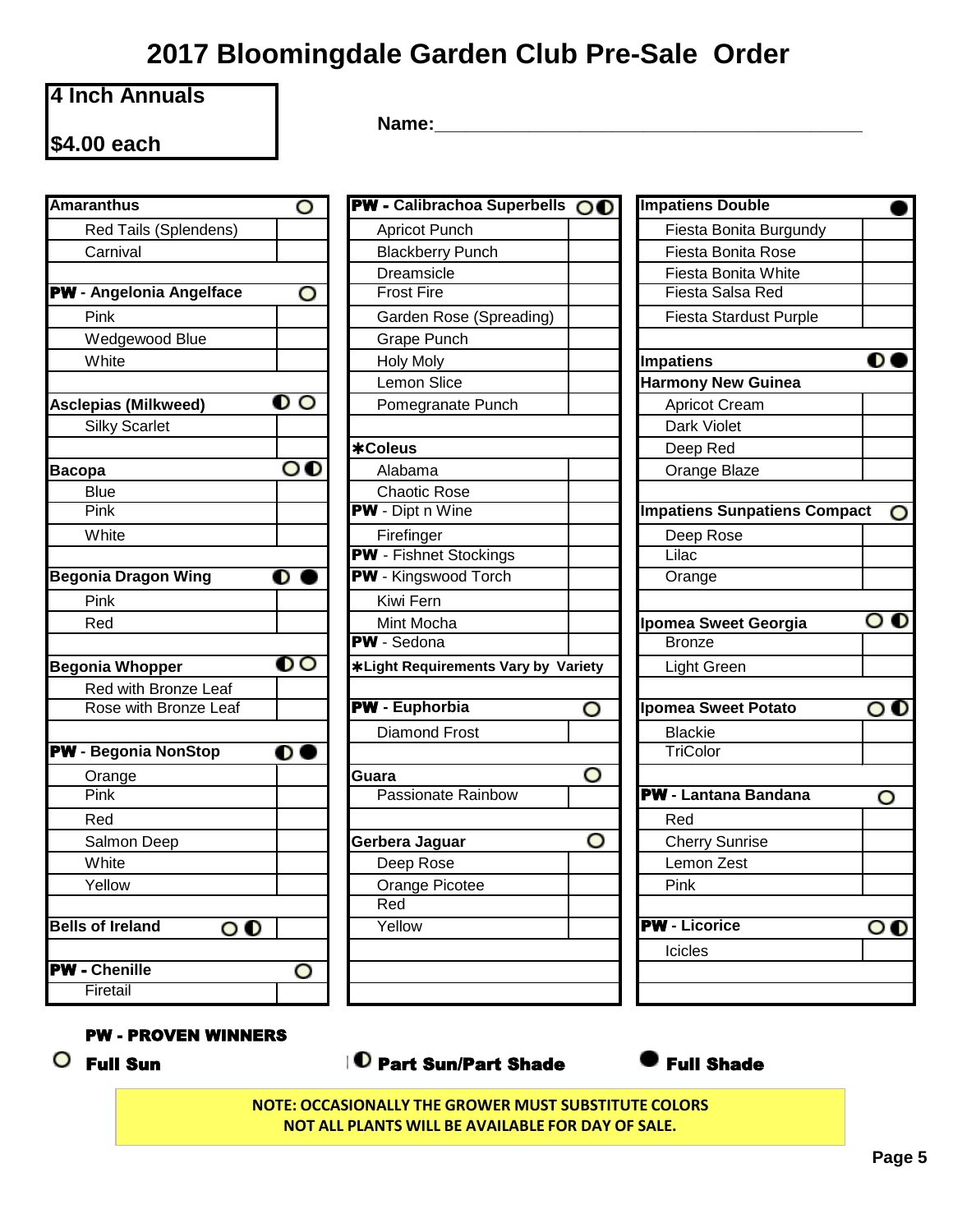| <b>PW</b> - Lobularia          | $\bullet$               | <b>Petunia Novelty</b>       | O                          | <b>Spilanthes</b>             |
|--------------------------------|-------------------------|------------------------------|----------------------------|-------------------------------|
| Dark Knight                    |                         | <b>PW</b> - Crazytunia Pulse |                            | Peek-a-Boo                    |
| <b>Frosty Knight</b>           |                         | PW - Crazytunia Star Jubilee |                            |                               |
|                                |                         | PW - Crazytunia Terracotta   |                            | <b>Strawflower</b>            |
| <b>Osteo Flower Power</b>      | O                       | Limelight                    |                            | Deamtime Jumbo Yellow         |
| <b>Spider Pink</b>             |                         | Night Sky                    |                            | Dreamtime Jumbo Red Ember     |
| Spider White                   |                         |                              |                            |                               |
|                                |                         | <b>PW</b> - Phlox            | $\mathbf{o} \, \mathbf{0}$ | <b>Strobilanthus</b>          |
| <b>PW</b> - Osteo Symphony     | O                       | Intensia Blueberry           |                            | <b>Persian Shield</b>         |
| Lemon                          |                         | Intensia Cabernet            |                            |                               |
| Orange                         |                         |                              |                            | <b>PW</b> - Thunbergia        |
|                                |                         | <b>Rudbeckia</b>             | O                          | <b>Susie Mix</b>              |
| Pachystachys Lutea             | $\mathbf{O} \mathbf{O}$ | <b>Cherry Brandy</b>         |                            |                               |
| <b>Shrimp Plant</b>            |                         | <b>Cherokee Sunset</b>       |                            | <b>PW</b> - Torenia           |
|                                |                         |                              |                            | <b>Catalina Gilded Grape</b>  |
| <b>Pentas</b>                  | O                       | <b>Salvia</b>                | O                          | Catalina Midnight Blue        |
| <b>Graffiti Pink</b>           |                         | <b>Black &amp; Blue</b>      |                            | Catalina Pink                 |
| Graffiti Bright Red            |                         | <b>Golden Delicious</b>      |                            |                               |
| <b>Graffiti Violet</b>         |                         |                              |                            | Verbena                       |
|                                |                         | <b>Scaevola</b>              | $\mathbf{o} \, \mathbf{o}$ | Lanai Red                     |
| <b>PW</b> - Petunia Supertunia | O                       | <b>Fancy Blue</b>            |                            |                               |
| <b>Black Cherry</b>            |                         | Suntastic                    |                            | <b>PW</b> - Verbena Superbena |
| <b>Bordeaux</b>                |                         |                              |                            | Peachy Keen                   |
| Mini Blue Veined               |                         | <b>PW</b> - Sedum            | $\mathbf{o} \, \mathbf{o}$ | Royale Chambray               |
| Royal Magenta                  |                         | Angelina                     |                            | Royale Plum Wine              |
| Royal Velvet                   |                         |                              |                            |                               |
| Vista Bubblegum                |                         | Solanum                      | O                          |                               |
|                                |                         | Variegated Potato Vine       |                            |                               |
| <b>PW</b> - Petunia Surfinia   | O                       |                              |                            |                               |
| Patio Yellow                   |                         |                              |                            |                               |
|                                |                         |                              |                            | Total 4 Inch Annuals          |

**Name:\_\_\_\_\_\_\_\_\_\_\_\_\_\_\_\_\_\_\_\_\_\_\_\_\_\_\_\_\_\_\_\_\_\_\_\_\_\_\_\_\_**

| Lobularia                 | $\bullet$               | <b>Petunia Novelty</b>       | O                          | <b>Spilanthes</b>             |
|---------------------------|-------------------------|------------------------------|----------------------------|-------------------------------|
| Dark Knight               |                         | PW - Crazytunia Pulse        |                            | Peek-a-Boo                    |
| <b>Frosty Knight</b>      |                         | PW - Crazytunia Star Jubilee |                            |                               |
|                           |                         | PW - Crazytunia Terracotta   |                            | <b>Strawflower</b>            |
| o Flower Power            | O                       | Limelight                    |                            | Deamtime Jumbo Yelloy         |
| <b>Spider Pink</b>        |                         | Night Sky                    |                            | Dreamtime Jumbo Red Ember     |
| Spider White              |                         |                              |                            |                               |
|                           |                         | <b>PW</b> - Phlox            | $\circ\mathbf{o}$          | <b>Strobilanthus</b>          |
| <b>Osteo Symphony</b>     | O                       | <b>Intensia Blueberry</b>    |                            | <b>Persian Shield</b>         |
| Lemon                     |                         | Intensia Cabernet            |                            |                               |
| Orange                    |                         |                              |                            | <b>PW</b> - Thunbergia        |
|                           |                         | <b>Rudbeckia</b>             | O                          | <b>Susie Mix</b>              |
| ystachys Lutea            | $\mathbf{o} \mathbf{o}$ | <b>Cherry Brandy</b>         |                            |                               |
| <b>Shrimp Plant</b>       |                         | <b>Cherokee Sunset</b>       |                            | <b>PW</b> - Torenia           |
|                           |                         |                              |                            | <b>Catalina Gilded Grape</b>  |
| as                        | O                       | <b>Salvia</b>                | O                          | Catalina Midnight Blue        |
| Graffiti Pink             |                         | Black & Blue                 |                            | Catalina Pink                 |
| Graffiti Bright Red       |                         | <b>Golden Delicious</b>      |                            |                               |
| Graffiti Violet           |                         |                              |                            | Verbena                       |
|                           |                         | <b>Scaevola</b>              | $\mathbf{o} \, \mathbf{o}$ | Lanai Red                     |
| <b>Petunia Supertunia</b> | O                       | <b>Fancy Blue</b>            |                            |                               |
| <b>Black Cherry</b>       |                         | Suntastic                    |                            | <b>PW</b> - Verbena Superbena |
| <b>Bordeaux</b>           |                         |                              |                            | Peachy Keen                   |
| Mini Blue Veined          |                         | <b>PW</b> - Sedum            | $\mathbf{o} \, \mathbf{o}$ | Royale Chambray               |
| Royal Magenta             |                         | Angelina                     |                            | Royale Plum Wine              |
| <b>Royal Velvet</b>       |                         |                              |                            |                               |
| Vista Bubblegum           |                         | Solanum                      | O                          |                               |
|                           |                         | Variegated Potato Vine       |                            |                               |
| <b>Petunia Surfinia</b>   | O                       |                              |                            |                               |
| Patio Yellow              |                         |                              |                            |                               |
|                           |                         |                              |                            | <b>Total 4 Inch Annuals</b>   |

| <b>Spilanthes</b>            |  |
|------------------------------|--|
| Peek-a-Boo                   |  |
|                              |  |
| <b>Strawflower</b>           |  |
| Deamtime Jumbo Yellow        |  |
| Dreamtime Jumbo Red Ember    |  |
| <b>Strobilanthus</b>         |  |
| <b>Persian Shield</b>        |  |
|                              |  |
| <b>PW</b> - Thunbergia       |  |
| <b>Susie Mix</b>             |  |
|                              |  |
| <b>PW</b> - Torenia          |  |
| <b>Catalina Gilded Grape</b> |  |
| Catalina Midnight Blue       |  |
| <b>Catalina Pink</b>         |  |
| Verbena                      |  |
| Lanai Red                    |  |
|                              |  |
| PW - Verbena Superbena       |  |
| Peachy Keen                  |  |
| Royale Chambray              |  |
| Royale Plum Wine             |  |
|                              |  |
|                              |  |
|                              |  |

### PW - PROVEN WINNERS

○ Full Sun **● C** Partial Sun/Partial Shade ● Full Shade



**NOTE: OCCASIONALLY THE GROWER MUST SUBSTITUTE COLORS NOT ALL PLANTS WILL BE AVAILABLE FOR DAY OF SALE.**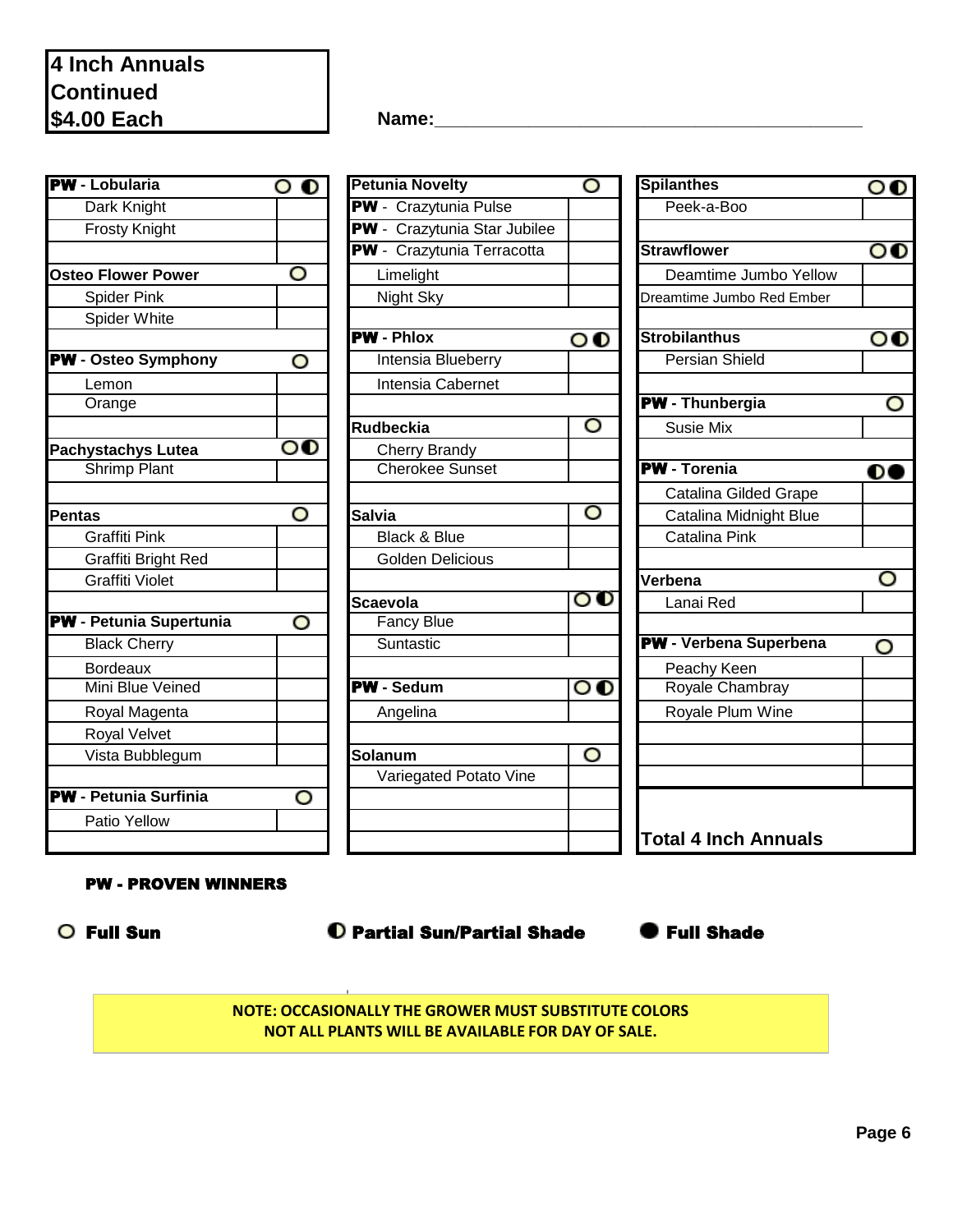**Name:\_\_\_\_\_\_\_\_\_\_\_\_\_\_\_\_\_\_\_\_\_\_\_\_\_\_\_\_\_\_\_\_\_\_\_\_\_\_\_\_\_** 

| 3 1/2 Inch Seed Geraniums         | $\mathbf{O}$            | <b>Grasses</b>                 |                         |                      | <b>CyperusTuts</b>             |                   | $\circ$ $\bullet$ |
|-----------------------------------|-------------------------|--------------------------------|-------------------------|----------------------|--------------------------------|-------------------|-------------------|
|                                   | \$1.50 each             |                                |                         | \$7.00 Each          |                                | \$8.00 each       |                   |
| Maverick Orange                   |                         | <b>Red Fountain Grass</b>      | O                       |                      | <b>Baby Tut</b>                |                   |                   |
| <b>Maverick Pink</b>              |                         | <b>Fiber Optic</b>             | $\circ$                 |                      | King Tut                       |                   |                   |
| Maverick Red                      |                         | Millet Purple Majesty          | O                       |                      |                                |                   |                   |
| Maverick Salmon                   |                         | Pennisetum Fireworks           | O                       |                      |                                |                   |                   |
| Maverick Violet                   |                         | Pennisetum                     | O                       |                      |                                |                   |                   |
| Maverick White                    |                         | <b>Napier Princess</b>         |                         |                      |                                |                   |                   |
| Pinto Deep Rose                   |                         | <b>Purple Fountain Grass</b>   | O                       |                      | 3 1/2 Inch Accessory Plants    |                   |                   |
|                                   |                         | Miniature Fountain Grass       |                         |                      |                                | \$1.50 each       |                   |
|                                   |                         | <b>Burgundy Bunny</b>          | O                       |                      | Spikes                         | $\circ$           |                   |
| <b>6 Inch Annuals</b>             |                         |                                |                         |                      | Juncus Twister                 | $\circ$ $\bullet$ |                   |
|                                   | \$7.00 each             |                                |                         |                      | Sprengeri                      | O                 |                   |
| <b>Cleome</b>                     | O                       | <b>One GallonTropicals</b>     |                         |                      | Vinca Vine                     | $\mathbf{o}$      |                   |
| Senorita Rosalita                 |                         |                                |                         | \$7.00 each          | Expoflora Yellow/Green         |                   |                   |
|                                   |                         | <b>Alocasia Elephant Ears</b>  |                         |                      | Variegated Ivy                 | $\mathbf{o}$      |                   |
| <b>Citronella</b><br>$\mathbf{o}$ |                         | Gagaena California             | $\mathbf{o} \mathbf{o}$ |                      |                                |                   |                   |
|                                   |                         | Mayan Mask                     | $\bullet$               |                      |                                |                   |                   |
| <b>Coleus Kong</b>                |                         | Sarian                         | O                       |                      |                                |                   |                   |
| <b>Lime Sprite</b>                |                         |                                |                         |                      |                                |                   |                   |
| Mosaic                            |                         | <b>Colocasia Elephant Ears</b> |                         |                      | <b>Herbs 4 1/2 inch Plants</b> |                   | O                 |
| Red                               |                         | <b>Black Magic</b>             | $\bullet$               |                      |                                | \$2.50 each       |                   |
| Rose                              |                         | Coffee Cups                    | O                       |                      | Lavendar                       |                   |                   |
| Scarlet                           |                         | Heart of the Jungle            | O                       |                      | Rosemary                       |                   |                   |
| Datura (Thorn Apple)              | $\overline{\mathbf{o}}$ | <b>Banana Plant</b>            |                         | $\circ$ o            |                                |                   |                   |
| <b>Ballerina Purple</b>           |                         | Zebrina Rojo                   |                         |                      |                                |                   |                   |
|                                   |                         |                                |                         |                      |                                |                   |                   |
| <b>Rex Begonias</b>               | $\bullet$               | Canna                          |                         | O                    | Herbs 3 1/2 inch Plant         |                   | O                 |
| <b>Cherry Mint</b>                |                         | Cannova Bronze Scarlet         |                         |                      |                                | \$2.00 each       |                   |
| Esgargot                          |                         | Cannova Yellow                 |                         |                      | Basil                          |                   |                   |
| Lava Red                          |                         | Intrigue                       |                         |                      | <b>Curly Parsley</b>           |                   |                   |
| <b>Pink Shades</b>                |                         | Madeira                        |                         |                      | English Thyme                  |                   |                   |
| Rothko                            |                         |                                |                         |                      |                                |                   |                   |
| <b>Ricinus (Castor Bean)</b>      | O                       | <b>Cordyline</b>               |                         | $\circ$<br>$\bullet$ |                                |                   |                   |
| Carmencita Bright Pink            |                         | Miss Andrea                    |                         |                      |                                |                   |                   |
| Carmencita Bright Red             |                         |                                |                         |                      |                                |                   |                   |
|                                   |                         |                                |                         |                      |                                |                   |                   |

**NOTE: OCCASIONALLY THE GROWER MUST SUBSTITUTE COLORS NOT ALL PLANTS WILL BE AVAILABLE FOR DAY OF SALE**